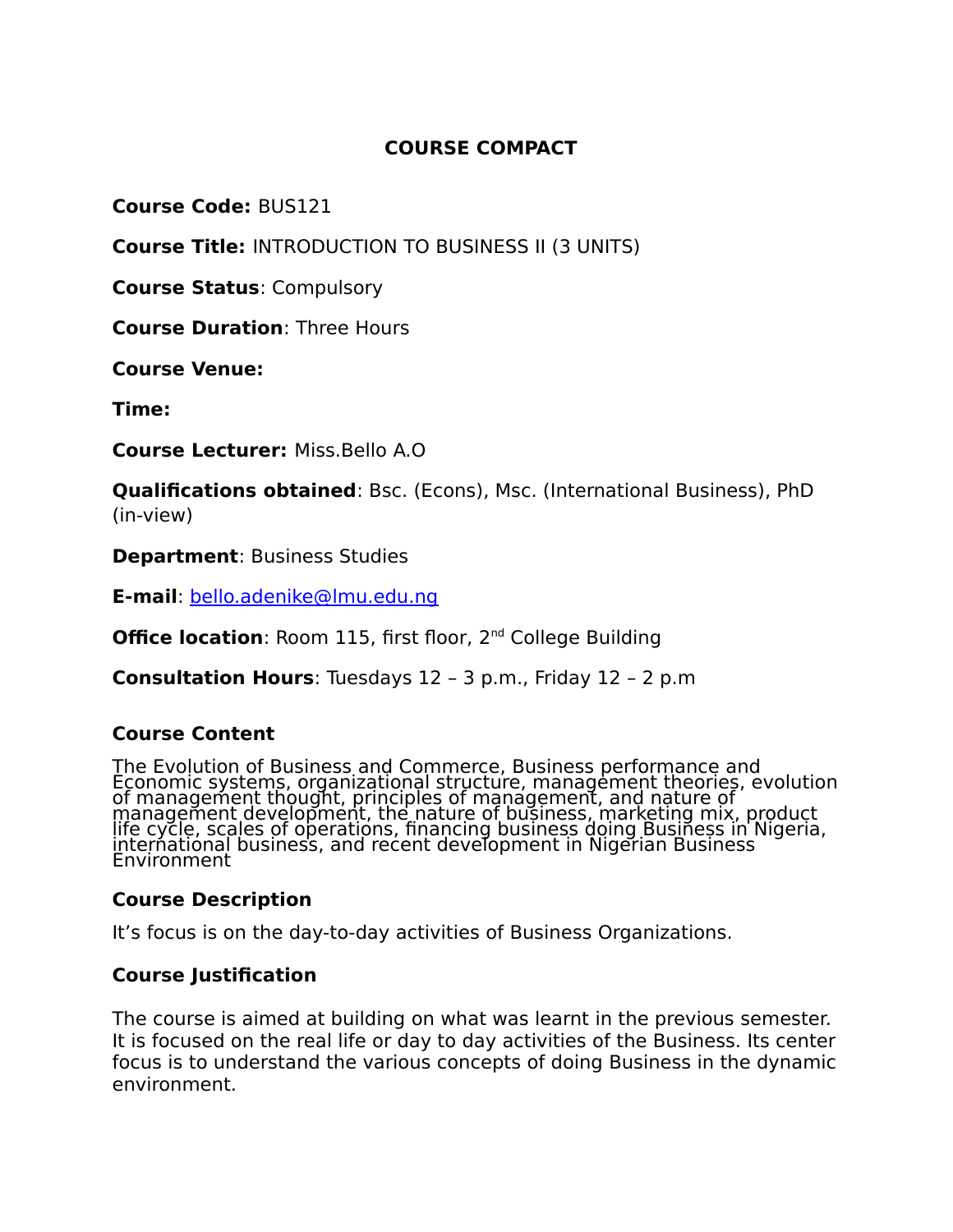## **Course objectives**

On completion of this course, candidates should be able to have appreciable understanding of the following:

- Evolution and development of business in Nigeria
- Effects of Economic systems on the performance of Business
- Organizational structure
- Modes of financing available to businesses
- Doing business in a foreign market
- Marketing concept
- Business in developed world and doing business in Nigeria
- Nature and development of management thought
- Public Enterprise
- Recent development in business

#### **Course Requirement**

The requirement for this course is a prior understanding of Introduction to Business (1) and a pass grade in it.

#### **Method of Grading**

| S/N           | Grading                  | Score $(\%)$ |
|---------------|--------------------------|--------------|
|               | Test                     |              |
|               | Assignments and          |              |
| $\mathcal{P}$ | Presentation             | 20           |
|               | <b>Final Examination</b> | 70           |
|               | <b>Total</b>             | 100          |

#### **Course Delivery Strategies**

To enjoy maximum delivery of this course, students will be encouraged to participate. Therefore, lecture and collaboration method will be adopted. Students will also work on term paper which will be presented in the class. The aim of this is to practise effective communication and demonstrate communication skills within themselves.

## **LECTURE CONTENT**

| WFFK <sup>-</sup> |                                                                   |
|-------------------|-------------------------------------------------------------------|
| TOPIC             | <b>Evolution of Business</b>                                      |
|                   | OBJECTIVE   At the end of the lecture, students should be able to |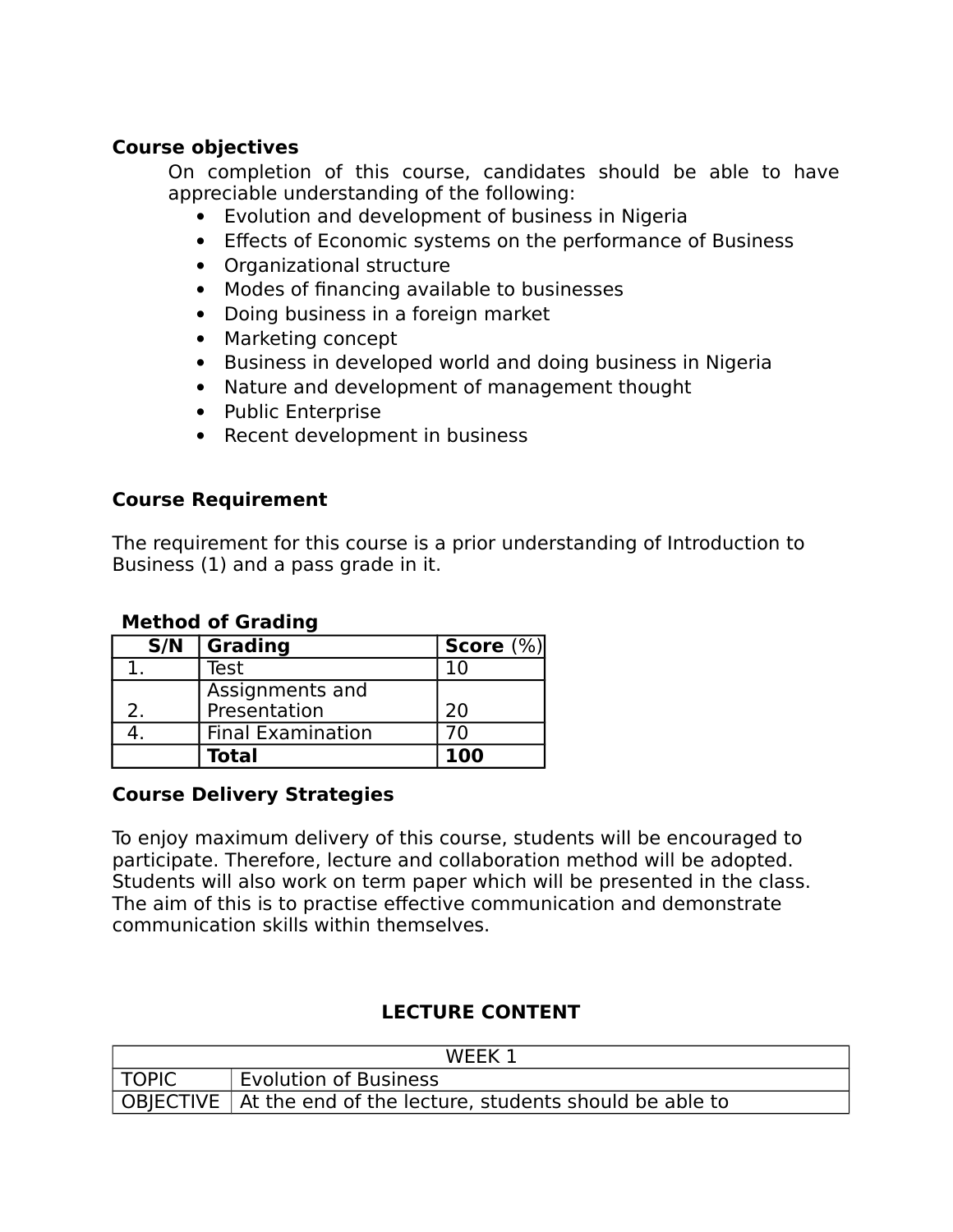| S                                    | understand the following:<br>Development of Commerce<br>Evolution of industry<br>$\bullet$                                                                                                                                                                                                                                                                                                      |  |
|--------------------------------------|-------------------------------------------------------------------------------------------------------------------------------------------------------------------------------------------------------------------------------------------------------------------------------------------------------------------------------------------------------------------------------------------------|--|
|                                      | <b>Industrial Revolution</b><br>$\bullet$<br>The impact of industrial revolution on<br><b>Business</b><br>Management<br><b>Economic System and Business</b><br>Forms of Economic system                                                                                                                                                                                                         |  |
| <b>DESCRIPTI</b><br><b>ON</b>        | The first 2 hours of lecture will be focused on the above course<br>objectives. While the 1 hour will be a tutorial session. This will<br>enable review of study questions.                                                                                                                                                                                                                     |  |
| <b>STUDY</b><br><b>QUESTION</b><br>S | 1. Discuss the development of commerce<br>2. Discuss the evolution of industry and industrial revolution<br>3. Explain the impact of Industrial revolution on Business<br>management<br>4. Discuss three forms of Economic systems practiced<br>around the world                                                                                                                                |  |
| <b>READING</b><br><b>LIST</b>        | 1. Sunday A.Enikanselu (2008) Introduction to Business,<br>Olas Ventures ISBN 978-978-088-194-8<br>2. Ogundele.O.J.K, Adeyeye.F, Opeifa.A.Z, Awoniyi.M.A<br>(2009) Introduction to Business Organisation- A book of<br>readings, PRINTMAT Ventures ISBN 978-373-75-7-0<br>3. Nickels.W.G, McHugh J.M. McHugh S.M, 2010)<br>Understanding Business, McGraw-Hill Irwin ISBN 978-0-<br>07-131410-7 |  |

|                  | WEEK <sub>2</sub>                                                              |
|------------------|--------------------------------------------------------------------------------|
| <b>TOPIC</b>     | <b>Business Organizational Structure</b>                                       |
| <b>OBJECTIVE</b> | At the end of the lecture, students should be able to understand the following |
| S                | Structuring of an Organization                                                 |
|                  | <b>Characteristics of Organization</b><br>$\bullet$                            |
|                  | Structural pattern of an organization<br>$\bullet$                             |
|                  | Centralization and decentralization                                            |
|                  | Relationship between authority and responsibility<br>$\bullet$                 |
|                  | Equilibrium Situation in Organizational Management<br>$\bullet$                |
| <b>DESCRIPTI</b> | The first 2 hours of lecture will be focused on the above course               |
| <b>ON</b>        | objectives. While the 1 hour will be a tutorial session. This will             |
|                  | enable review of study questions.                                              |
| <b>STUDY</b>     | 1. What is organizational structure?                                           |
| <b>OUESTION</b>  | 2. Discuss any three types of organizational structure                         |
| S                | 3. What is the equilibrium situation in organizational                         |
|                  | management?                                                                    |
| <b>READING</b>   | 1. Fela Odueyungbo (2009), Business Management: A                              |
| <b>LIST</b>      | Practical Approach, Nolachild Associates ISBN 978-062-                         |
|                  | 337                                                                            |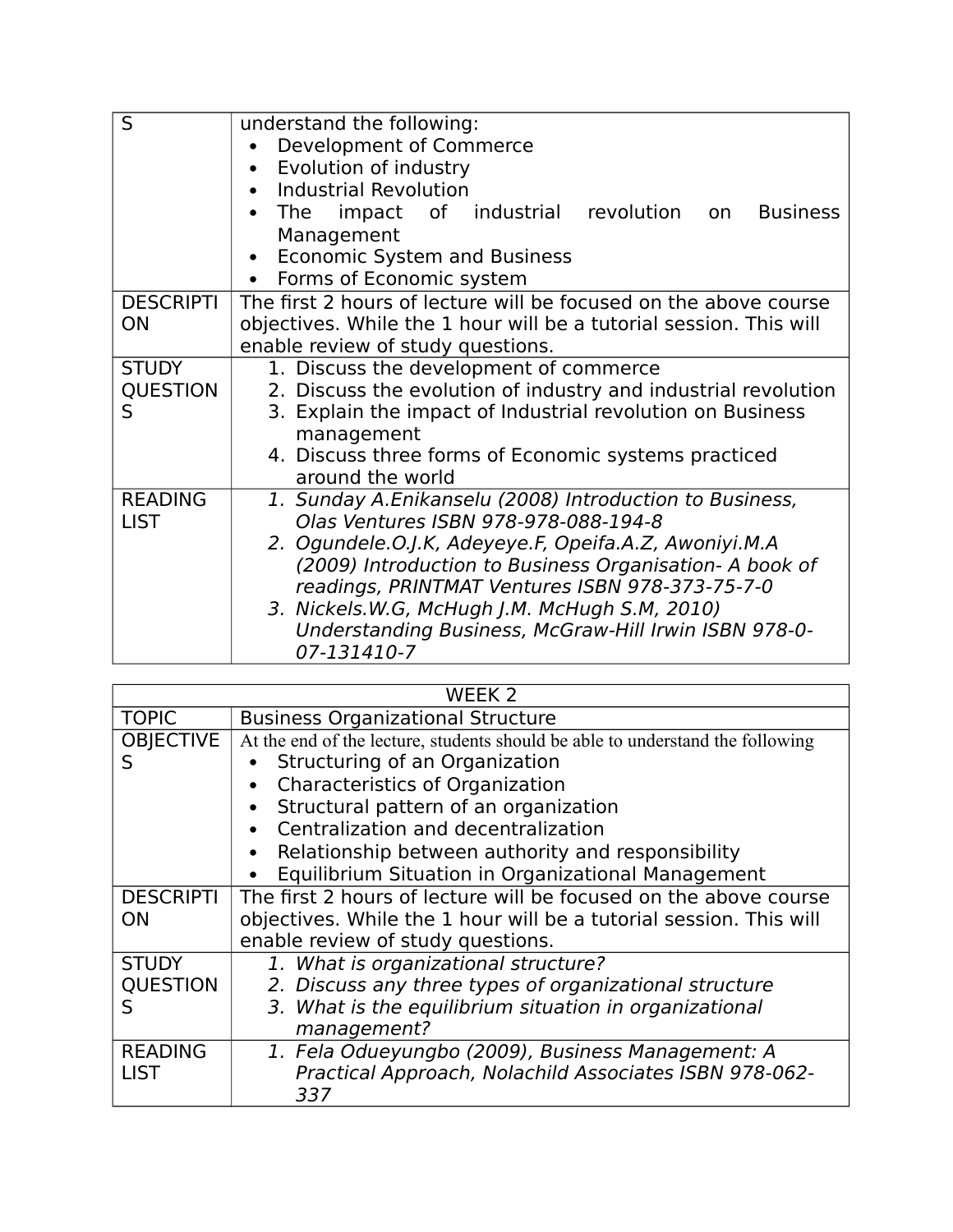| 2. Ayo Oni (2009), Management: Theory and Practice, El- |
|---------------------------------------------------------|
| TODA Ventures LtD ISBN 978-978-48655-5-5                |
| 3. Robert Krietner (2007), Management, Houghton Mufflin |
| Company ISBN 978-0-618-73201-2                          |

| WEEK <sub>3</sub>                |                                                                                                                                                                                                                                                                                                                                                                                                                                                                                                                  |  |
|----------------------------------|------------------------------------------------------------------------------------------------------------------------------------------------------------------------------------------------------------------------------------------------------------------------------------------------------------------------------------------------------------------------------------------------------------------------------------------------------------------------------------------------------------------|--|
| <b>TOPIC</b>                     | Nature of Management and Development of management<br>thought $(1)$                                                                                                                                                                                                                                                                                                                                                                                                                                              |  |
| <b>OBJECTIVES</b>                | At the end of the lecture, students should be able to<br>understand the following<br>Nature of Management<br><b>Evolution of Management</b><br>$\bullet$<br>The approaches of Management                                                                                                                                                                                                                                                                                                                         |  |
| <b>DESCRIPTIO</b><br>N           | The first 2 hours of lecture will be focused on the above<br>course objectives. While the 1 hour will be a tutorial session.<br>This will enable review of study questions.                                                                                                                                                                                                                                                                                                                                      |  |
| <b>STUDY</b><br><b>QUESTIONS</b> | 1. What is management<br>2. Discuss the Evolution of Management                                                                                                                                                                                                                                                                                                                                                                                                                                                  |  |
| <b>READING</b><br><b>LIST</b>    | 1. Olayinka Moses (2010) Understanding Business,<br>Matchers Publishing LtD ISBN 978-34034-1-7<br>2. Ayo Oni (2009), Management: Theory and Practice, El-<br>TODA Ventures LtD ISBN 978-978-48655-5-5<br>3. Robert Krietner (2007), Management, Houghton Mufflin<br>Company ISBN 978-0-618-73201-2<br>4. Robbins.P.R, Coutler.M (2013) Management, Pearson<br>ISBN 978-0-273-77977-3<br>5. Cole.G.A, Kelly.P (2004) Management Theory and<br>Practice, South-Western Cengage Learning ISBN 978-1-<br>4080-7430-5 |  |

|                                  | WEEK 4                                                                                                                                                                                 |  |
|----------------------------------|----------------------------------------------------------------------------------------------------------------------------------------------------------------------------------------|--|
| <b>TOPIC</b>                     | Nature of Management and Development of management<br>thought (11)                                                                                                                     |  |
| <b>OBJECTIVES</b>                | At the end of the lecture, students should be able to<br>understand the following<br>• Scientific Management<br><b>Principles of Management</b><br>• Other contributions to Management |  |
| <b>DESCRIPTIO</b><br>N           | The first 2 hours of lecture will be focused on the above<br>course objectives. While the 1 hour will be a tutorial session.<br>This will enable review of study questions.            |  |
| <b>STUDY</b><br><b>QUESTIONS</b> | 1. Discuss the principles of management<br>2. Discuss Scientific Management                                                                                                            |  |
| <b>READING</b>                   | 1. Olayinka Moses (2010) Understanding Business,                                                                                                                                       |  |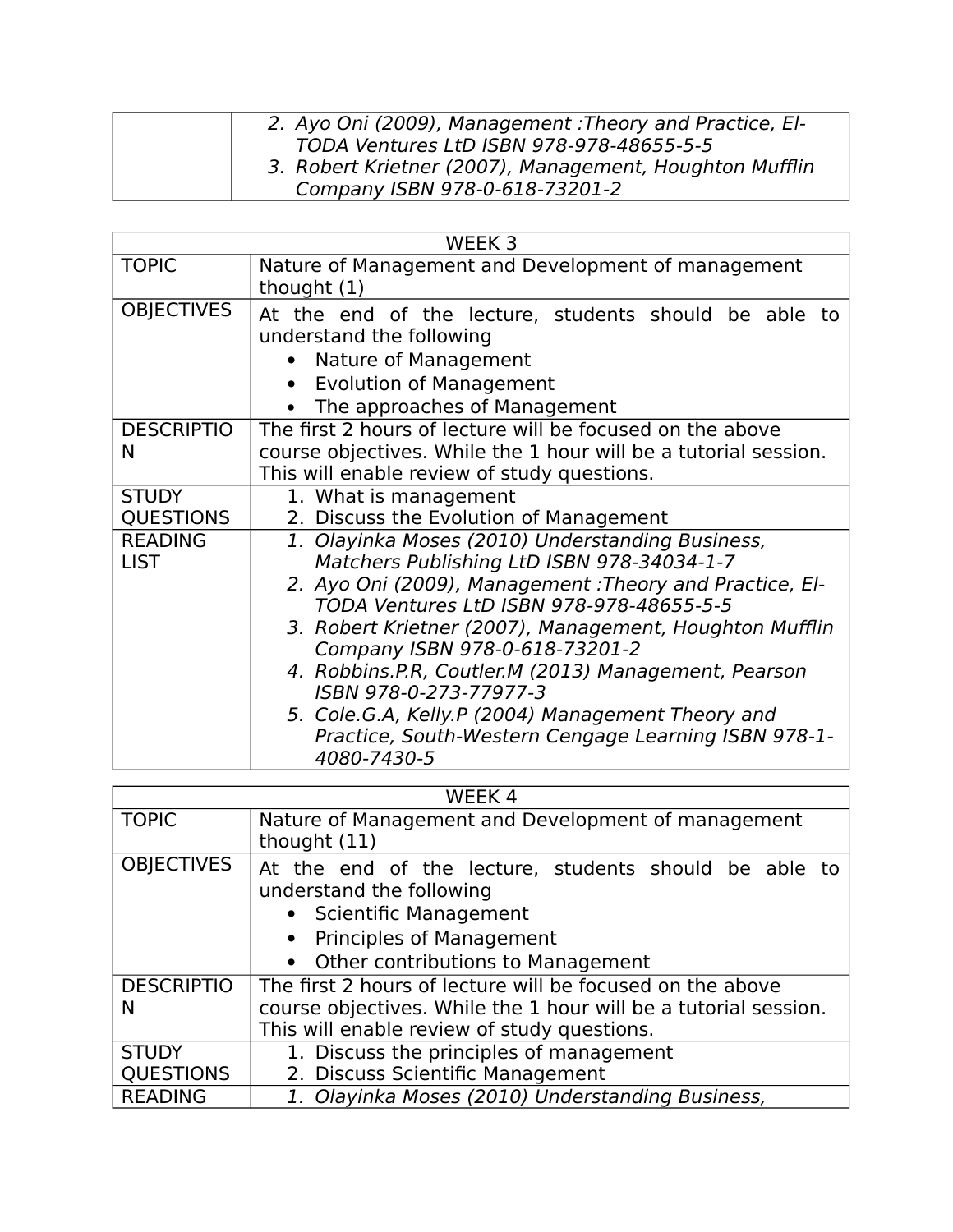| Matchers Publishing LtD ISBN 978-34034-1-7               |
|----------------------------------------------------------|
| 2. Ayo Oni (2009), Management : Theory and Practice, El- |
| TODA Ventures LtD ISBN 978-978-48655-5-5                 |
| 3. Robert Krietner (2007), Management, Houghton Mufflin  |
| Company ISBN 978-0-618-73201-2                           |
| 4. Robbins.P.R, Coutler.M (2013) Management, Pearson     |
| ISBN 978-0-273-77977-3                                   |
| 5. Cole.G.A, Kelly.P (2004) Management Theory and        |
| Practice, South-Western Cengage Learning ISBN 978-1-     |
| 4080-7430-5                                              |
|                                                          |

| WEEK <sub>5</sub>                    |                                                                                                                                                                                                                                               |  |
|--------------------------------------|-----------------------------------------------------------------------------------------------------------------------------------------------------------------------------------------------------------------------------------------------|--|
| <b>TOPIC</b>                         | <b>PUBLIC ENTERPRISE</b>                                                                                                                                                                                                                      |  |
| <b>OBJECTIVE</b><br>S                | At the end of the lecture, students should be able to<br>understand the following<br>Definition, principles and characteristics<br>Classes Of Public Enterprise in Nigeria<br>$\bullet$<br>Functions and Characteristics of Public Enterprise |  |
| <b>DESCRIPTI</b>                     | The first 2 hours of lecture will be focused on the above course                                                                                                                                                                              |  |
| ON                                   | objectives. While the 1 hour will be a tutorial session. This will<br>enable review of study questions.                                                                                                                                       |  |
| <b>STUDY</b><br><b>QUESTION</b><br>S | 1. What is a Public Enterprise?<br>2. Describe the advantages and disadvantages of public<br>enterprise<br>3. Differentiate between a public and private enterprise                                                                           |  |
| <b>READING</b><br><b>LIST</b>        | 1. Enikanselu.S.A, Adeyeye V.A, James.M.T, Oyende A.I.<br>(2010) Introduction to Business Mangement, Enykon                                                                                                                                   |  |
|                                      | Consult ISBN 978-978-908-599-6<br>2. Fela Odueyungbo (2009), Business Management: A                                                                                                                                                           |  |
|                                      | Practical Approach, Nolachild Associates ISBN 978-062-<br>337                                                                                                                                                                                 |  |
|                                      | 3. Sunday A.Enikanselu (2008) Introduction to Business,<br>Olas Ventures ISBN 978-978-088-194-8                                                                                                                                               |  |
| WEEK <sub>6</sub>                    |                                                                                                                                                                                                                                               |  |
| <b>TOPIC</b>                         | Marketing Mix and Marketing Concept                                                                                                                                                                                                           |  |
| <b>OBJECTIVES</b>                    | At the end of the lecture, students should be able to<br>understand the following<br>Marketing and related concepts<br>$\bullet$                                                                                                              |  |
|                                      | Nature, Scope and Evolution of Marketing<br>$\bullet$                                                                                                                                                                                         |  |
|                                      | <b>Importance of Marketing</b><br>$\bullet$                                                                                                                                                                                                   |  |
|                                      | <b>Functions of Marketing</b><br>$\bullet$                                                                                                                                                                                                    |  |
|                                      | <b>Marketing Mix</b>                                                                                                                                                                                                                          |  |
| <b>DESCRIPTIO</b><br>N               | The first 2 hours of lecture will be focused on the above<br>course objectives. While the 1 hour will be a tutorial session.                                                                                                                  |  |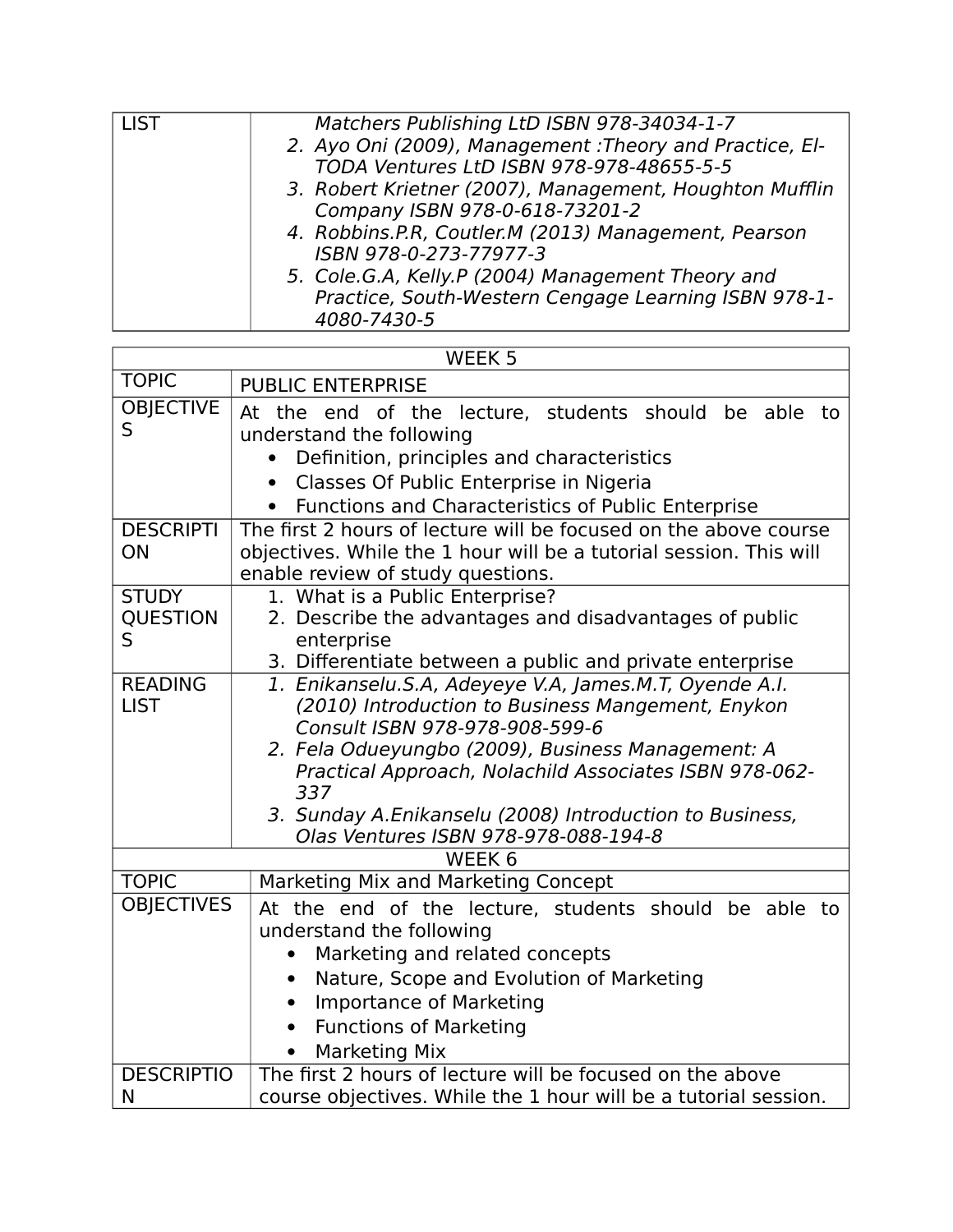|                  | This will enable review of study questions.             |
|------------------|---------------------------------------------------------|
| <b>STUDY</b>     | 1. What is marketing?                                   |
| <b>QUESTIONS</b> | 2. Discuss various functions of marketing               |
|                  | 3. Discuss the principles of marketing                  |
| <b>READING</b>   | 1. Enikanselu.S.A, Adeyeye V.A, James.M.T, Oyende A.I.  |
| <b>LIST</b>      | (2010) Introduction to Business Mangement, Enykon       |
|                  | Consult ISBN 978-978-908-599-6                          |
|                  | 2. Nickels.W.G, McHugh J.M. McHugh S.M, 2010)           |
|                  | Understanding Business, McGraw-Hill Irwin ISBN 978-0-   |
|                  | 07-131410-7                                             |
|                  | 3. Sunday A.Enikanselu (2008) Introduction to Business, |
|                  | Olas Ventures ISBN 978-978-088-194-8                    |
|                  | 4. Sunday A.Enikanselu (2008) Basic Marketing, Olas     |
|                  | Ventures ISBN 978-978-088-194-8                         |
|                  | 5. David Jobber (2010) Principles and Practice of       |
|                  | Marketing, McGraw-Hill Companies ISBN 978-0-07-         |
|                  | 712330-7                                                |
|                  |                                                         |

| WEEK <sub>7</sub>                                                                      |  |
|----------------------------------------------------------------------------------------|--|
| Product Lifecycle                                                                      |  |
| At the end of the lecture, students should be able to<br>understand the following      |  |
| Discuss the concept of New Product Development                                         |  |
| Discuss the life cycle of a typical product                                            |  |
| Categories of New product<br>$\bullet$                                                 |  |
| Understand the various stages of a product                                             |  |
| The first 2 hours of lecture will be focused on the above                              |  |
| course objectives. While the 1 hour will be a tutorial session.                        |  |
| This will enable review of study questions.                                            |  |
| 1. With the aid of a diagram, describe the lifecycle of a                              |  |
| product                                                                                |  |
| 2. Discuss the various categories of new product                                       |  |
| 1. Enikanselu.S.A, Adeyeye V.A, James.M.T, Oyende A.I.                                 |  |
| (2010) Introduction to Business Mangement, Enykon<br>Consult ISBN 978-978-908-599-6    |  |
| 2. Nickels.W.G, McHugh J.M. McHugh S.M, 2010)                                          |  |
| Understanding Business, McGraw-Hill Irwin ISBN 978-0-<br>07-131410-7                   |  |
| 3. Sunday A.Enikanselu (2008) Introduction to Business,                                |  |
| Olas Ventures ISBN 978-978-088-194-8                                                   |  |
| 4. Sunday A.Enikanselu (2008) Basic Marketing, Olas<br>Ventures ISBN 978-978-088-194-8 |  |
| 5. David Jobber (2010) Principles and Practice of                                      |  |
| Marketing, McGraw-Hill Companies ISBN 978-0-07-<br>712330-7                            |  |
|                                                                                        |  |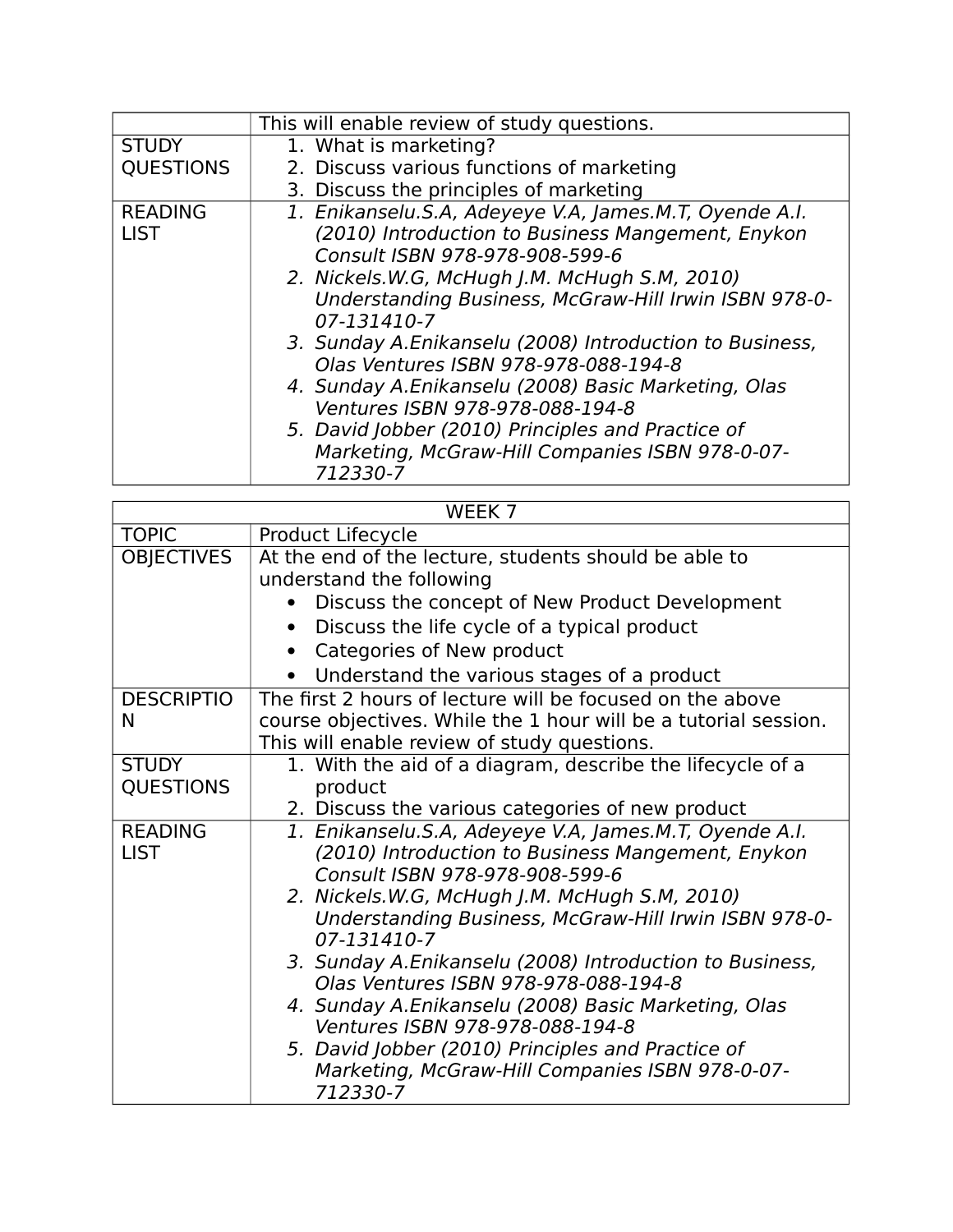|                                  | WEEK <sub>8</sub>                                                                                                                                                                                                                                                      |  |
|----------------------------------|------------------------------------------------------------------------------------------------------------------------------------------------------------------------------------------------------------------------------------------------------------------------|--|
| <b>TOPIC</b>                     | <b>Scales of Business Operations</b>                                                                                                                                                                                                                                   |  |
| <b>OBJECTIVES</b>                | At the end of the lecture, students should be able to<br>understand the following<br>Operation and Size of Firm<br>Measures of Size<br>Types of firm<br>Optimum Marketing Unit<br>Economics of Management, Production and Marketing                                    |  |
| <b>DESCRIPTIO</b><br>N           | The first 2 hours of lecture will be focused on the above<br>course objectives. While the 1 hour will be a tutorial session.<br>This will enable review of study questions.                                                                                            |  |
| <b>STUDY</b><br><b>QUESTIONS</b> | 1. What is scale of operation and economics of scale?<br>2. Differentiate between plant, firm and an industry<br>3. Discuss three types of firms                                                                                                                       |  |
| <b>READING</b><br><b>LIST</b>    | 1. Sunday A.Enikanselu (2008) Introduction to Business,<br>Olas Ventures ISBN 978-978-088-194-8<br>2. Ogundele.O.J.K, Adeyeye.F, Opeifa.A.Z, Awoniyi.M.A<br>(2009) Introduction to Business Organisation- A book of<br>readings, PRINTMAT Ventures ISBN 978-373-75-7-0 |  |

| WEEK <sub>9</sub>                |                                                                                                                                                                                                                                                                                                                                               |
|----------------------------------|-----------------------------------------------------------------------------------------------------------------------------------------------------------------------------------------------------------------------------------------------------------------------------------------------------------------------------------------------|
| <b>TOPIC</b>                     | The Nigerian Business Environment                                                                                                                                                                                                                                                                                                             |
| <b>OBJECTIVES</b>                | At the end of the lecture, students should be able to<br>understand the following<br><b>Nigerian Business Environment</b><br>Problems of Nigerian Business Environment<br>$\bullet$<br>Effect of Nigerian Economy on Business Development<br>Doing Business in Nigeria                                                                        |
| <b>DESCRIPTIO</b><br>N           | The 3 hours of lecture will be focused on the above course<br>objectives. The session will also ensure students'<br>participation and practice of the various forms of letters and<br>memos                                                                                                                                                   |
| <b>STUDY</b><br><b>QUESTIONS</b> | 1. What has Nigerian government done to help Business<br>Development<br>2. State the documents required to start Business in<br>Nigeria                                                                                                                                                                                                       |
| <b>READING</b><br><b>LIST</b>    | 1. Ogundele.O.J.K, Adeyeye.F, Opeifa.A.Z, Awoniyi.M.A<br>(2009) Introduction to Business Organisation- A book of<br>readings, PRINTMAT Ventures ISBN 978-373-75-7-0<br>2. Fela Odueyungbo (2009), Business Management: A<br>Practical Approach, Nolachild Associates ISBN 978-062-<br>337<br>3. Olayinka Moses (2010) Understanding Business, |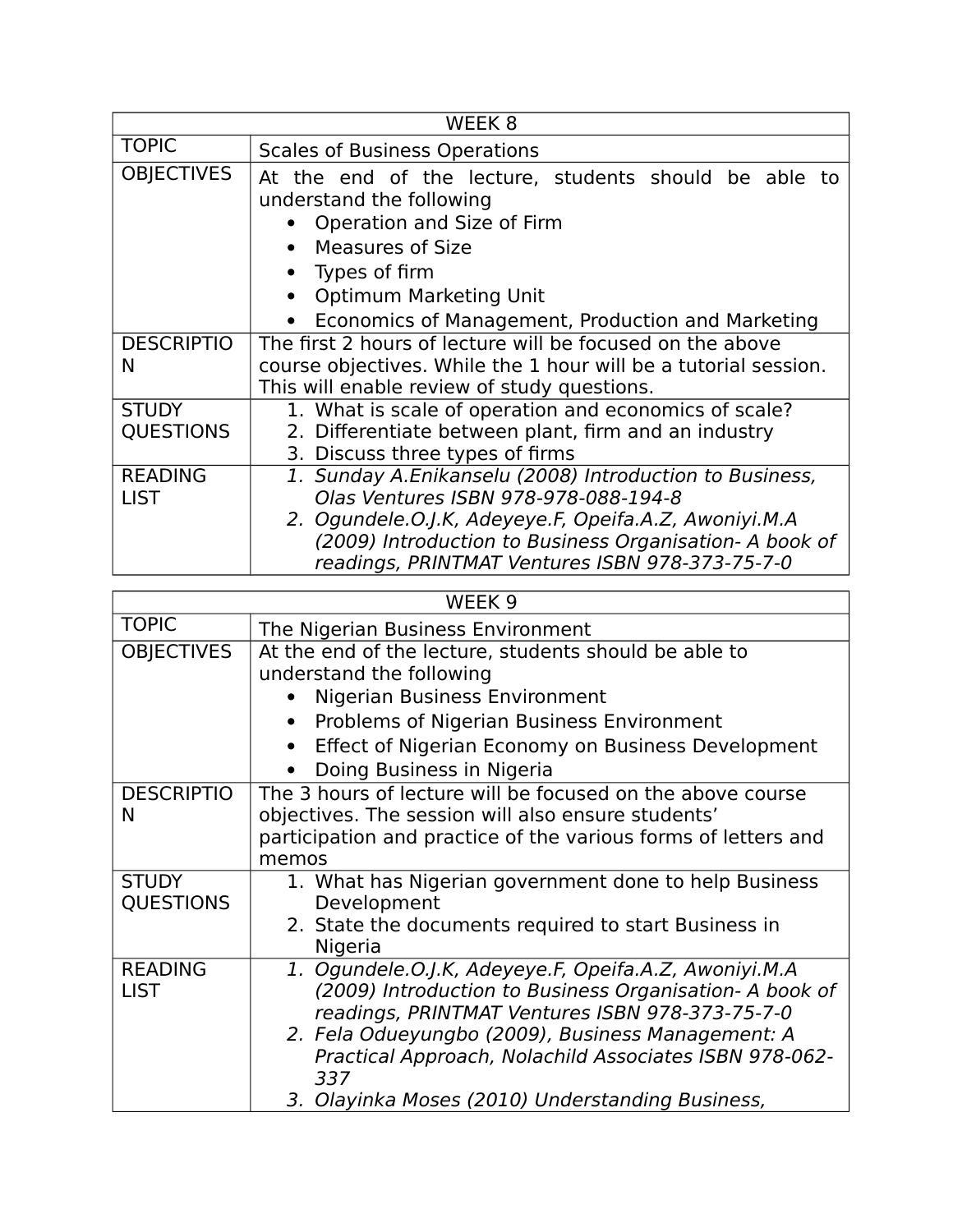| Matchers Publishing LtD ISBN 978-34034-1-7              |
|---------------------------------------------------------|
| 4. Sunday A.Enikanselu (2008) Introduction to Business, |
| Olas Ventures ISBN 978-978-088-194-8                    |

| WEEK 10                          |                                                                                                                                                                                                                          |
|----------------------------------|--------------------------------------------------------------------------------------------------------------------------------------------------------------------------------------------------------------------------|
| <b>TOPIC</b>                     | <b>International Business</b>                                                                                                                                                                                            |
| <b>OBJECTIVES</b>                | At the end of the lecture, students should be able to<br>understand the following<br><b>Basic entry decisions</b><br>Regulatory decisions                                                                                |
| <b>DESCRIPTIO</b><br>N           | The 3 hours of lecture will be focused on the above course<br>objectives. The session will also ensure students'<br>participation and practice of the various forms of letters and<br>memos                              |
| <b>STUDY</b><br><b>QUESTIONS</b> | 1. Discuss the basic entry decisions a business must make<br>before entering an international business environment<br>2. Discuss five strategies for entering the international<br>business environment                  |
| <b>READING</b><br><b>LIST</b>    | 1. Sunday A.Enikanselu (2008) Introduction to Business,<br>Olas Ventures ISBN 978-978-088-194-8<br>2. Nickels.W.G, McHugh J.M. McHugh S.M, 2010)<br>Understanding Business, McGraw-Hill Irwin ISBN 978-0-<br>07-131410-7 |

| WEEK 11                       |                                                                                                                    |  |
|-------------------------------|--------------------------------------------------------------------------------------------------------------------|--|
| <b>TOPIC</b>                  | <b>Financing Business</b>                                                                                          |  |
| <b>OBJECTIVES</b>             | At the end of the lecture, students should be able to<br>understand the following                                  |  |
|                               | The roles and importance of finance to Business                                                                    |  |
|                               | The responsibilities of a financial manager                                                                        |  |
|                               | Sources of funding Business                                                                                        |  |
| <b>DESCRIPTIO</b><br>N        | The 3 hours of lecture will be focused on the above course<br>objectives. The session will also ensure students'   |  |
|                               | participation and practice of the various forms of letters and                                                     |  |
|                               | memos                                                                                                              |  |
| <b>STUDY</b>                  | 1. What is finance?                                                                                                |  |
| <b>QUESTIONS</b>              | 2. Discuss the various sources available for funding a<br><b>Business</b>                                          |  |
|                               | 3. Discuss the responsibilities of a Financial Manager                                                             |  |
| <b>READING</b><br><b>LIST</b> | 1. Fela Odueyungbo (2009), Business Management: A<br>Practical Approach, Nolachild Associates ISBN 978-062-<br>337 |  |
|                               | 2. Olayinka Moses (2010) Understanding Business,<br>Matchers Publishing LtD ISBN 978-34034-1-7                     |  |
|                               | 3. Sunday A.Enikanselu (2008) Introduction to Business,                                                            |  |